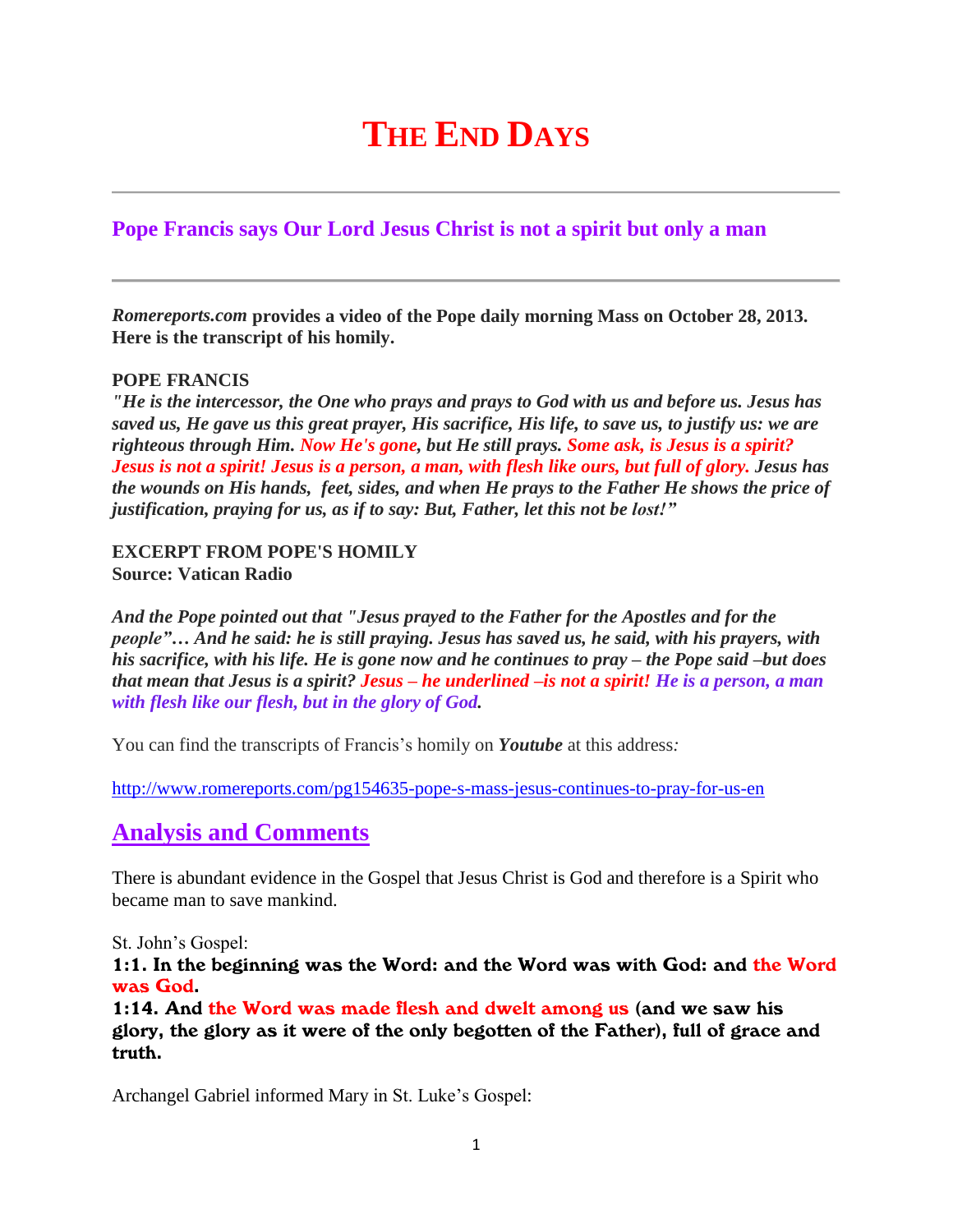1:30. And the angel said to her: Fear not, Mary, for thou hast found grace with God.

1:31. Behold thou shalt conceive in thy womb and shalt bring forth a son: and thou shalt call his name Jesus.

1:32. He shall be great and shall be called the Son of the Most High. And the Lord God shall give unto him the throne of David his father: and he shall reign in the house of Jacob for ever.

1:33. And of his kingdom there shall be no end.

Jesus testifies of Himself in St. John's Gospel:

3:16. For God so loved the world, as to give his only begotten Son: that whosoever believeth in him may not perish, but may have life everlasting. 3:17. For God sent not his Son into the world, to judge the world: but that the world may be saved by him.

3:18. He that believeth in him is not judged. But he that doth not believe is already judged: because he believeth not in the name of the only begotten Son of God.

5:17. But Jesus answered them: My Father worketh until now; and I work. 5:18. Hereupon therefore the Jews sought the more to kill him, because he did not only break the sabbath but also said God was his Father, making himself equal to God.

5:19. Then Jesus answered and said to them: Amen, amen, I say unto you, the Son cannot do any thing of himself, but what he seeth the Father doing: for what things soever he doth, these the Son also doth in like manner.

5:37. And the Father himself who hath sent me hath given testimony of me: neither have you heard his voice at any time, nor seen his shape.

8:58. Jesus said to them: Amen, amen, I say to you, before Abraham was made, I AM.

Cornelius à Lapide explains : "That is, 'I was from eternity, because I Am Who Am (Exodus 3), *i.e.,* I am God.' The word *am*, therefore, denotes eternity, which is ever present, and has no past or future. Thus: 'I am eternal, immutable, and always remaining the same.' So S. Augustine, Bede, S. Gregory, Leontius, Euthymius. 'That is why I, as God, exceed the age of Abraham not by fifty years, but by an infinite passage of years.' For as Tertullian says (*lib. de Trinit.*), 'Unless He had been God, He could not, being descended from Abraham, have been before Abraham." Listen to S. Augustine carefully weighing and articulating Christ's words (*tract. 43 in fine*), '*Before Abraham was made*, that refers to human nature, but *I am* pertains to the divine substance.'" (*The Great Commentary of Cornelius à Lapide*, Loreto Publications, Fitzwilliams, New Hampshire, 2008, The Holy Gospel According to Saint John, pp. 365-366).

So Jesus Christ is the Son of God made flesh. But God is a Spirit. Therefore, as God, Jesus is a Spirit.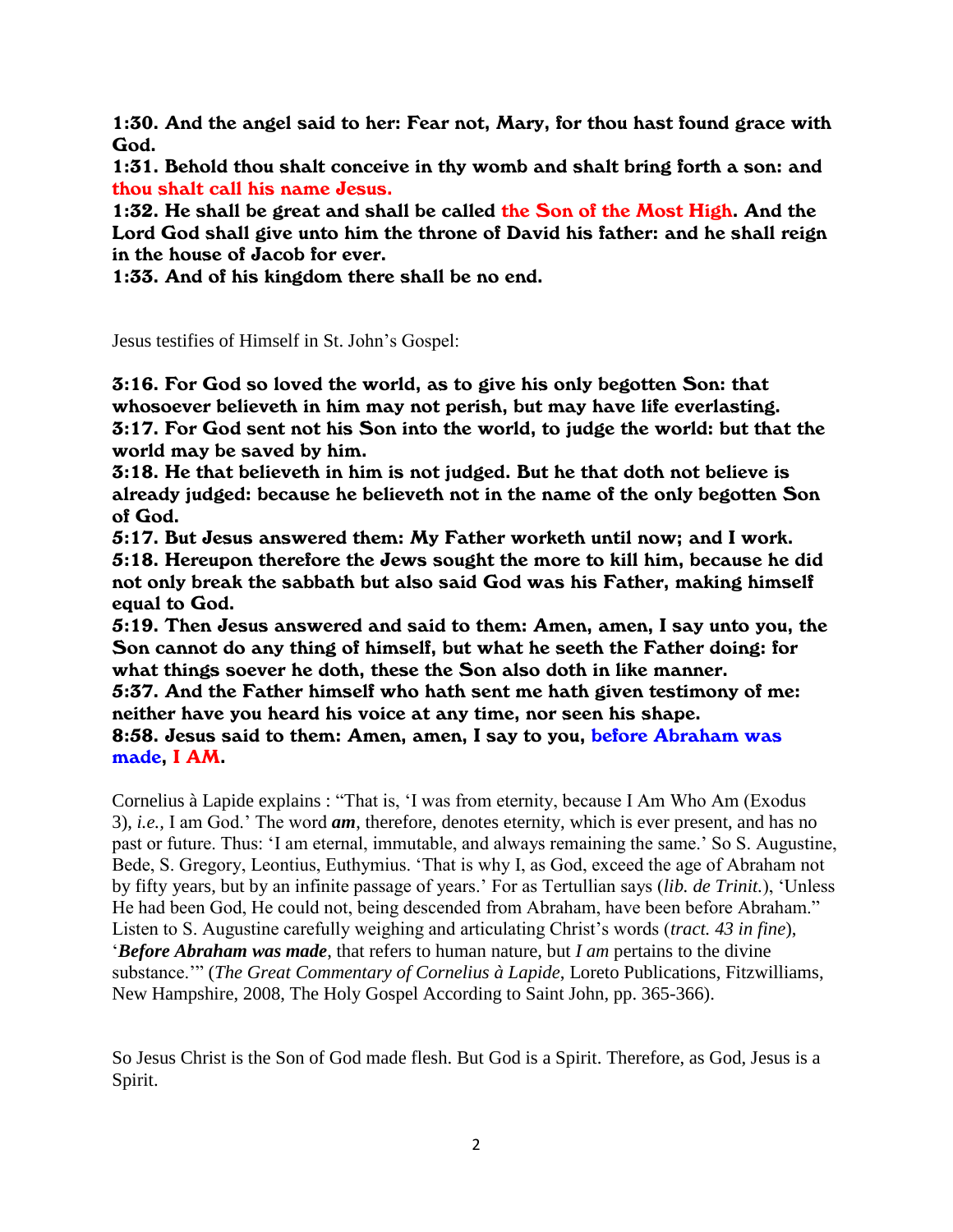# John 4:24. God is a spirit: and they that adore him must adore him in spirit and in truth.

Cornelius à Lapide comments on the Gospel of St. John: "God is a most pure and true Spirit, therefore He is pleased only with worship in spirit and in truth. 'If God were a body,' says S. Augustine, 'it would be fitting to worship Him on a mountain, because a mountain is material, or else in a temple, since a temple is a material thing.' But since God is a spirit, it follows that He must be worshiped and adored in a spiritual mind by spiritual love and devotion. Listen to S. Augustine expounding these words of Christ (*lib. de Speculo cap. 1 et seq.*): 'God is a Spirit incomprehensible, incorporeal, immutable, unbounded, everywhere whole, nowhere divided, . . . everywhere present, ineffably penetrating all things, containing all things, knowing all things, beholding all things; Almighty, governing all things: wholly in heaven, wholly on earth, wholly everywhere.'" (*The Great Commentary of Cornelius à Lapide*, ibid., pp. 153-154). Jesus Christ has two natures: divine and human. The two natures are united hypostatically in the person of Jesus. With divine nature He is equal in power and essence with the Father, but with human nature He is less than the Father (Athanasius and St. Thomas Aquinas, *Summa Theologica*, Vol. I, Q. 42, Art. 4, p. 217, Christian Classics, Westminster, Maryland, 1981).

# John 14:8. Philip saith to him: Lord, shew us the Father; and it is enough for us.

14:9. Jesus saith to him: Have I been so long a time with you and have you not known me? Philip, he that seeth me seeth the Father also. How sayest thou: Shew us the Father?

14:10. Do you not believe that I am in the Father and the Father in me? The words that I speak to you, I speak not of myself. But the Father who abideth in me, he doth the works.

The Son is in His Father by his own essence and The Father is in His Son by His own essence also (St. Thomas Aquinas, *ibid*., Q. 42, Art. 5, p. 218). So since Jesus Christ is consubstantial with God the Father (St. Thomas Aquinas, *ibid*., Q. 41, Art.3, p. 210), He is God with a Spirit as in John 4: 24 above.

# John 14:15. If you love me, keep my commandments. 14:16. And I will ask the Father: and he shall give you another Paraclete, that he may abide with you for ever.

Cornelius à Lapide comments: "If you persevere in My love, and keep My commandments, I will obtain for you by My prayers the Holy Ghost, whom the Father will pour out upon you at Pentecost. And He will work great things through you, even greater things than I have wrought. *And I will ask*, as man. For Christ as man prays for us, says S. Augustine.

*Another Paraclete*. One other than Myself. Hence it is plain that Christ, too, was the Paraclete of the Apostles and the faithful. That is, He is: an advocate, an intercessor, one who prays for us, according to the words of Paul [*sic*], We have an advocate with the Father, Jesus Christ the just*." (The Great Commentary of Cornelius à Lapide, ibid., p. 572).*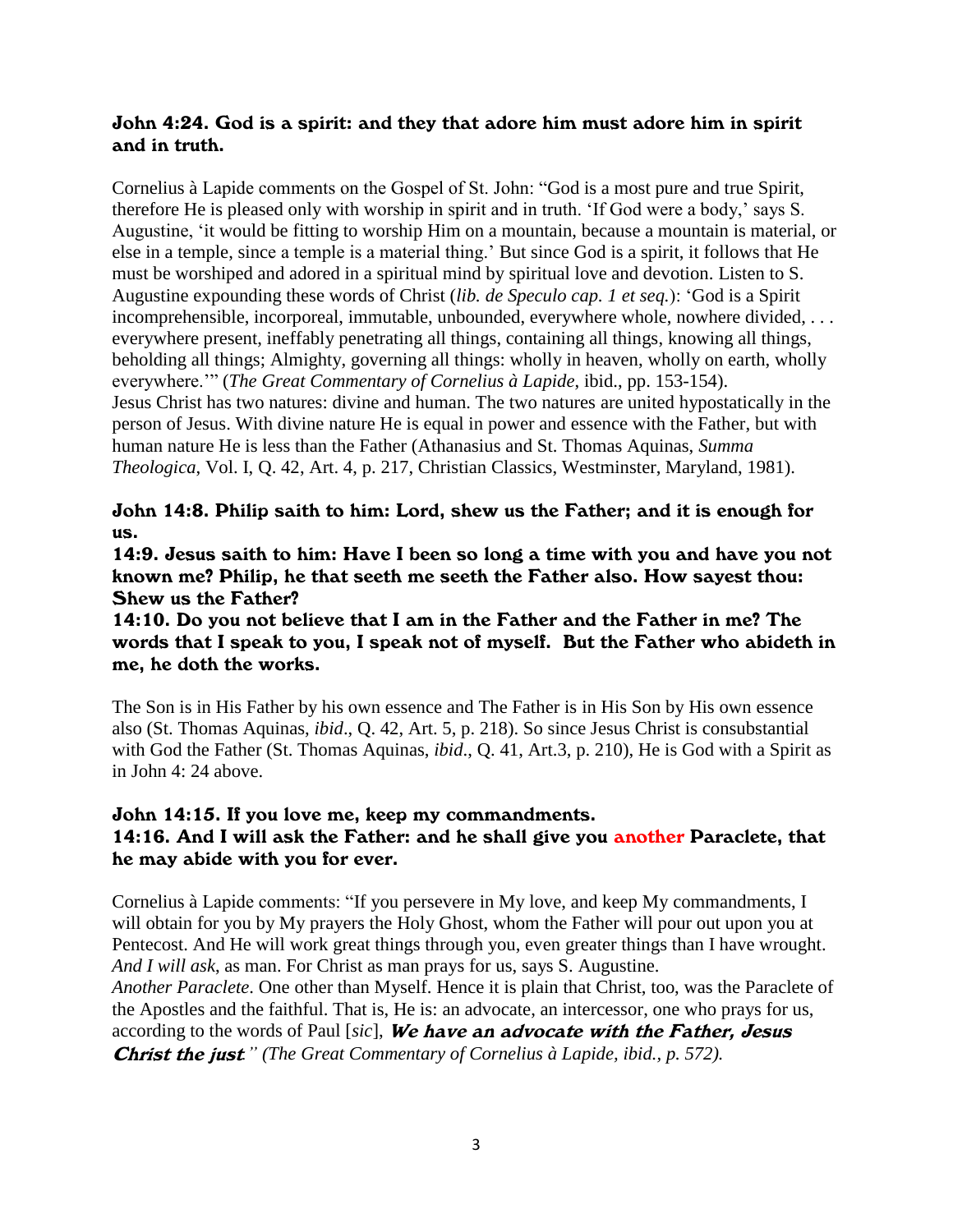Again, as a Paraclete, Jesus is a Spirit.

The sentence "Now he is gone" sounds like Jesus was only a man who died and was gone like any other man, without being omnipresent, omniscient, and omnipotent. How can Jesus as God be "gone" without His being able to communicate with us like a typical, dead human creature, unless Jesus is only a man and not God?

In sum, what Pope Francis said contradicts the Gospel. In effect, he denies that Jesus is God and considers Him to be only a man like himself, although now He is in glory like any other ordinary saint. Francis's homily is consistent with what he stated to journalist Eugenio Scalfari of *la Repubblica* in on September 24, 2013, which I related in my email on October 28, 2013. My analysis of his statement reveals that "Francis not only denies God (i.e. Catholic God) but also denies Jesus Christ to be God as well." It bolsters the belief that Francis approves the Arian heresy, which denies the divinity of Christ. (For an interesting account of the Arian heresy, see Hilare Belloc, *The Great Heresies*, Tan Books, 1991).

## *De Fide* **Dogma of the Church**:

"The Divine and human natures are united hypostatically in Christ, that is, joined to each other in one Person." (Ludwig Ott, *Fundamentals of Catholic Dogma*, Tan Books, 1974, p. 144)

#### **Council of Ephesus, year 431**:

"If anyone does not confess that the Word of God the Father was united to a body by hypostasis and that one is Christ with his own body, the same one evidently both God and man, let him be anathema." (Anathema means excommunicated) (Denzinger, *The Sources of Catholic Dogma*, Herder, 1955, p. 50).

#### **Catechism of the Catholic Church**:

"The Church thus confesses that Jesus is inseparably true God and true man. He is truly the Son of God who, without ceasing to be God and Lord, became a man and our brother." (# 469, p. 118).

Pope Francis was elected on March 13, 2013. But before his election, Our Lord prophesied on Francis in the following messages to Maria Divine Mercy as follows:

## **[The next Pope may be elected by members within the Catholic Church but he will be the](http://www.thewarningsecondcoming.com/the-next-pope-may-be-elected-by-members-within-the-catholic-church-but-he-will-be-the-false-prophet/)  [False Prophet](http://www.thewarningsecondcoming.com/the-next-pope-may-be-elected-by-members-within-the-catholic-church-but-he-will-be-the-false-prophet/) (April 12, 2012)**

My beloved Pope Benedict XVI is the last true Pope on this earth.

Peter the Roman, is My Peter, the original Apostle who will rule My Church from the Heavens under the command of My Eternal Father. Then, when I come to reign, at the Second Coming, he will rule over all of God's children when all religions will become one Holy Catholic and Apostolic Church.

They, My daughter, are being sent to prepare God's children to accept the next Pope, who comes after My beloved Vicar Pope Benedict. This Pope may be elected by members within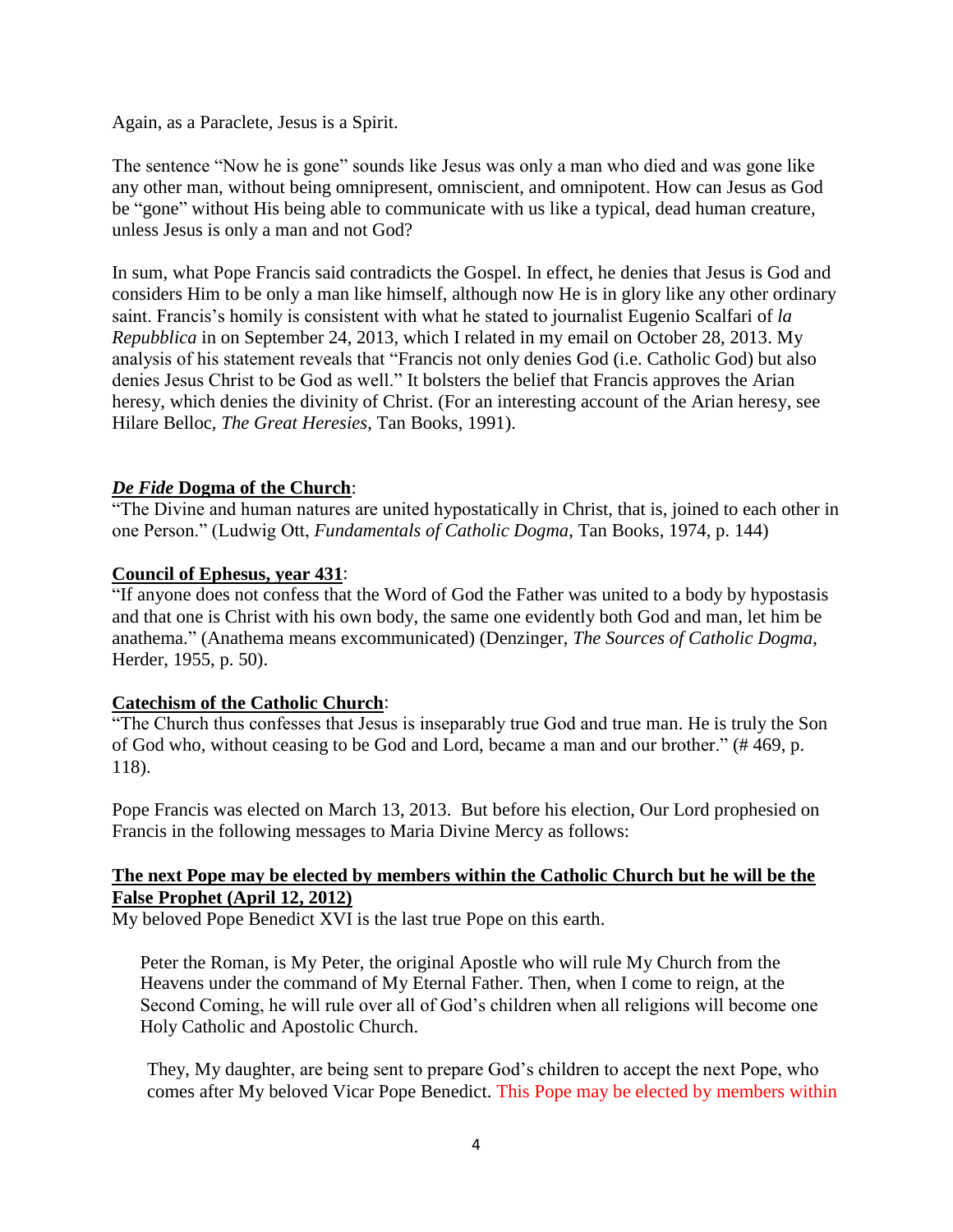the Catholic Church, but he will be the False Prophet. His electors are wolves in sheep's clothing and are members of the secret Masonic and evil group led by Satan. This is how Satan will try to destroy My Church. Sadly, he will, this False Prophet, attract a large following. Those who oppose him will be persecuted.

Run children, while you can. Denounce the lies which will be presented by those who attempt to convince you of the authenticity of the False Prophet. (391 04-12-12)

#### **[They intend to oust Pope Benedict XVI from the Seat of Peter using devious means](http://www.thewarningsecondcoming.com/they-intend-to-oust-pope-benedict-xiv-from-the-seat-of-peter-using-devious-means/) (May 26, 2012)**

Today I ask of My followers, My dearest daughter, to **pray hard for My beloved Vicar Pope Benedict XVI. He, My Holy Servant is under terrible persecution behind closed doors in the Holy See.**

I have told you before that the Masonic Groups who have a vice-like grip inside The Vatican want My Beloved Pope out.

And they intend to oust him from the Seat of Peter using devious means.

He will, as I have told you in the past, have to flee for he will have little choice.

This time is short. You must pray hard that he can stay as long as possible for **as soon as he leaves, the imposter, the False Prophet, will take his place. (**435 05-26-12**)**

#### **[The False Prophet will now take over the Seat in Rome](http://www.thewarningsecondcoming.com/the-false-prophet-will-now-take-over-the-seat-in-rome/) (February 17, 2013)**

My dearly beloved daughter, the schism within the Catholic Church, as foretold, will now be witnessed, for all the world to see. The departure of My dearly beloved Holy Vicar, Pope Benedict XVI, marks the beginning of the end. I have, through you, My chosen prophet, over the last two years, tried to prepare My Church on earth for this sad event.

The Masonic elite have grasped control over My Church and they will wield the most wicked deceit upon Catholics. The Keys of Rome are now within My Hands having been passed over to Me by My Father. I will direct all of My followers so that the Truth can be sustained and that My Holy Word remains intact.

The False Prophet will now take over the Seat in Rome and My Word, just as it was in My Time on earth, will be treated as heresy. (704 02-17-13)

#### **He has been sent to dismantle My [Church and tear it up into little pieces](http://www.thewarningsecondcoming.com/he-has-been-sent-to-dismantle-my-church-and-tear-it-up-into-little-pieces/) (March 8, 2013)** The cunning imposter, who has lain in waiting in the wings, patiently, will soon declare his reign over My poor unsuspecting sacred servants. The pain he will inflict is too hard for Me to bear, and yet, his reign will culminate in the final purging of evil from within the core of My Church.

He has carefully manipulated his position and soon his pompous demeanor will be seen amidst his splendid court. His pride, arrogance and self-obsession will be carefully hidden